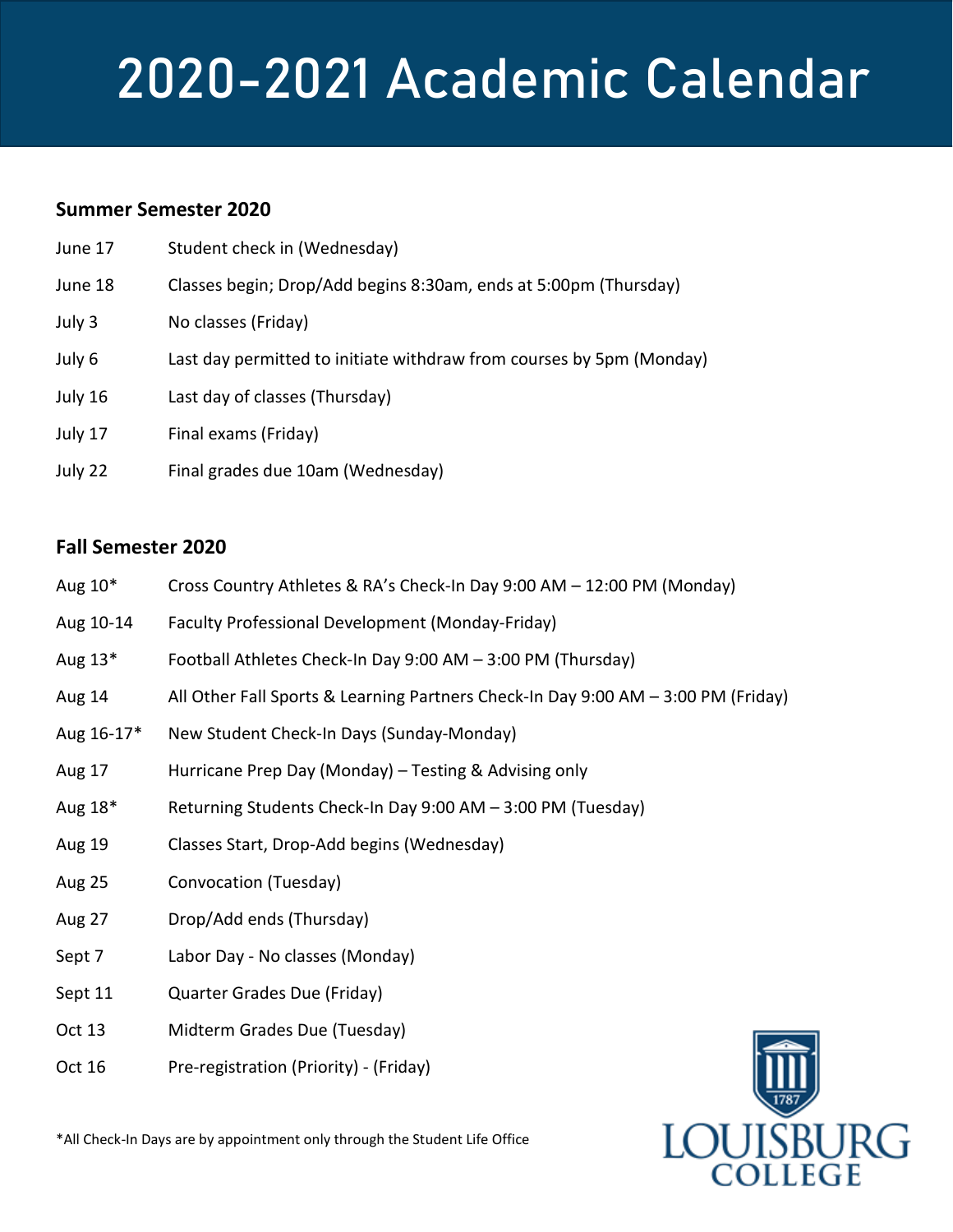# 2020-2021 Academic Calendar

| Oct 23    | Pre-registration (All Students) - (Friday)                                                  |
|-----------|---------------------------------------------------------------------------------------------|
| Oct 27    | Students must be enrolled through this date to receive no financial aid reduction (Tuesday) |
| Nov 2     | Last day to initiate a withdrawal from a course by 5 pm (Monday) and                        |
|           | Last day to submit Fall Graduation application (Monday)                                     |
| Nov 24    | No classes after 5 pm; Residence Halls close at 7 pm (Tuesday)                              |
| Nov 25-27 | Thanksgiving Break (Wednesday-Friday)                                                       |
| Nov 30    | Classes Resume Online (Monday)                                                              |
| Dec 9     | Last day of Online Instruction (Wednesday)                                                  |
| Dec 10    | EXAMS (Thursday)                                                                            |
| Dec 11    | EXAMS (Friday)                                                                              |
| Dec 14    | <b>EXAMS (Monday)</b>                                                                       |
| Dec 17    | Final Grades Due (Thursday)                                                                 |

## **Spring Semester 2021**

- Jan 15 Student Check-In | By Appointment ONLY (Tuesday)
- Jan 17 Student Check-In | By Appointment ONLY (Sunday)
- Jan 18 MLK Holiday (Monday)
- Jan 19 Faculty Professional Development (Tuesday)
- Jan 19 Student Check in | By Appointment ONLY & New Student Orientation (Tuesday)
- Jan 20 Classes Begin Drop/Add begins (Wednesday)
- Jan 27 Drop/Add ends 5pm (Wednesday)
- Feb 5 Last Day for Spring 2021 Graduation Applications
- Feb 18 First Quarter Grades due (Thursday)
- Mar 19 Pre-Registration (Priority) (Friday)
- Mar 22 Mid Term Grades due (Monday)